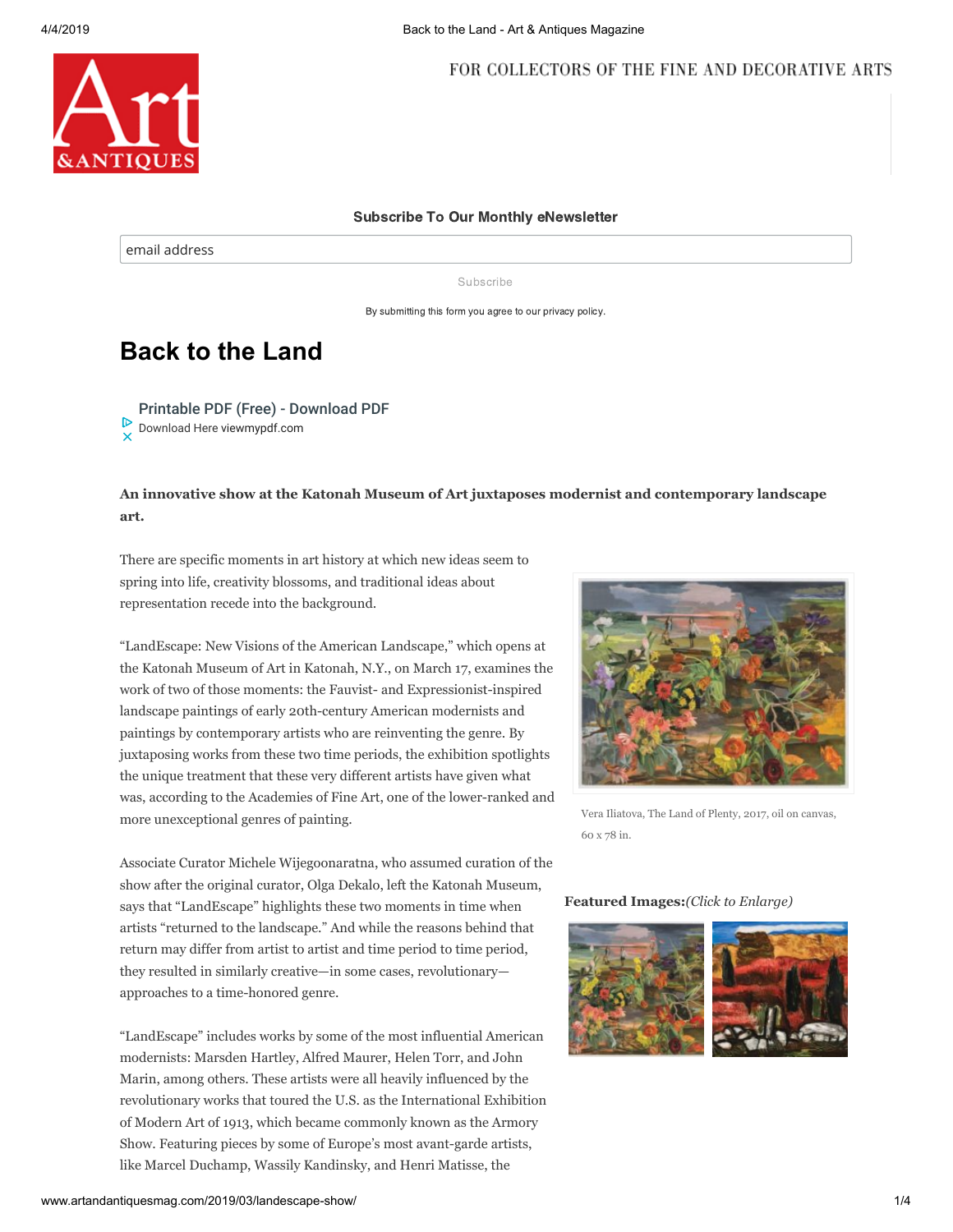#### 4/4/2019 Back to the Land - Art & Antiques Magazine

Armory Show gave Americans an entirely new view of what was possible. "These American artists saw how European modernists had treated the landscape, in terms of use of color, of expressive, emotional content, and they were very much influenced by that," Wijegoonaratna says.

# **Start Download**

[Printable PDF \(Free\)](https://www.googleadservices.com/pagead/aclk?sa=L&ai=CYt3_7gOmXP7QKMbgvgK5ipb4Af7O74FW2Ljn4pEJ44OExosOEAEgnqzxGmDJ7qCLwKTYD6ABztr20gPIAQGoAwHIA8MEqgTVAU_QOU-qIV8Mux5I6p-ejokoma6KRlsfdWu7rmGkuZLH5j5X36sHRJW__ZlKfGSRTjBflkcGMlMb6z7BoHIctt6LtWCAvXxWBYW7l9n0GSdgEirAZ_Fwnk3hav7xJWcdpIoHm8fDkr5bU9FDJ8k8Tcwvrvv2s-ZpRxb7ivF-D9EHswF808k1QvyPGTTl1HLmlbRU4Uu7ME24SKOJKyMKgjqlK1UWWZONkxj9W0IlKTMjFu3x1-3fCLZp24g1QLdAYvlek9-qSvTdzR3uHZhKtzVw1GoHt6AGZoAHmqWJLagHjs4bqAfVyRuoB-DTG6gHqAaoB9nLG6gHz8wbqAemvhvYBwHSCAcIgAEQARgCsQnJpoGz2uvrO4AKAdgTDA&ae=1&num=1&cid=CAASEuRoWcqc-At-rUSCDGxfOXsZ7A&sig=AOD64_35dg4zftIOUP8JBs15drQSwlo-Ww&client=ca-pub-4949852267646155&adurl=https://mypdf.online/games/converter7%3Fsid%3DAW2_mypdfonline%26cid%3Dpdf%26gclid%3DEAIaIQobChMI_v-BjMO24QIVRrBPCh05hQUfEAEYASAAEgJMX_D_BwE)

[Download Here](https://www.googleadservices.com/pagead/aclk?sa=L&ai=CYt3_7gOmXP7QKMbgvgK5ipb4Af7O74FW2Ljn4pEJ44OExosOEAEgnqzxGmDJ7qCLwKTYD6ABztr20gPIAQGoAwHIA8MEqgTVAU_QOU-qIV8Mux5I6p-ejokoma6KRlsfdWu7rmGkuZLH5j5X36sHRJW__ZlKfGSRTjBflkcGMlMb6z7BoHIctt6LtWCAvXxWBYW7l9n0GSdgEirAZ_Fwnk3hav7xJWcdpIoHm8fDkr5bU9FDJ8k8Tcwvrvv2s-ZpRxb7ivF-D9EHswF808k1QvyPGTTl1HLmlbRU4Uu7ME24SKOJKyMKgjqlK1UWWZONkxj9W0IlKTMjFu3x1-3fCLZp24g1QLdAYvlek9-qSvTdzR3uHZhKtzVw1GoHt6AGZoAHmqWJLagHjs4bqAfVyRuoB-DTG6gHqAaoB9nLG6gHz8wbqAemvhvYBwHSCAcIgAEQARgCsQnJpoGz2uvrO4AKAdgTDA&ae=1&num=1&cid=CAASEuRoWcqc-At-rUSCDGxfOXsZ7A&sig=AOD64_35dg4zftIOUP8JBs15drQSwlo-Ww&client=ca-pub-4949852267646155&adurl=https://mypdf.online/games/converter7%3Fsid%3DAW2_mypdfonline%26cid%3Dpdf%26gclid%3DEAIaIQobChMI_v-BjMO24QIVRrBPCh05hQUfEAEYASAAEgJMX_D_BwE) [mypdf.online](https://www.googleadservices.com/pagead/aclk?sa=L&ai=CYt3_7gOmXP7QKMbgvgK5ipb4Af7O74FW2Ljn4pEJ44OExosOEAEgnqzxGmDJ7qCLwKTYD6ABztr20gPIAQGoAwHIA8MEqgTVAU_QOU-qIV8Mux5I6p-ejokoma6KRlsfdWu7rmGkuZLH5j5X36sHRJW__ZlKfGSRTjBflkcGMlMb6z7BoHIctt6LtWCAvXxWBYW7l9n0GSdgEirAZ_Fwnk3hav7xJWcdpIoHm8fDkr5bU9FDJ8k8Tcwvrvv2s-ZpRxb7ivF-D9EHswF808k1QvyPGTTl1HLmlbRU4Uu7ME24SKOJKyMKgjqlK1UWWZONkxj9W0IlKTMjFu3x1-3fCLZp24g1QLdAYvlek9-qSvTdzR3uHZhKtzVw1GoHt6AGZoAHmqWJLagHjs4bqAfVyRuoB-DTG6gHqAaoB9nLG6gHz8wbqAemvhvYBwHSCAcIgAEQARgCsQnJpoGz2uvrO4AKAdgTDA&ae=1&num=1&cid=CAASEuRoWcqc-At-rUSCDGxfOXsZ7A&sig=AOD64_35dg4zftIOUP8JBs15drQSwlo-Ww&client=ca-pub-4949852267646155&adurl=https://mypdf.online/games/converter7%3Fsid%3DAW2_mypdfonline%26cid%3Dpdf%26gclid%3DEAIaIQobChMI_v-BjMO24QIVRrBPCh05hQUfEAEYASAAEgJMX_D_BwE)

[OPEN](https://www.googleadservices.com/pagead/aclk?sa=L&ai=CYt3_7gOmXP7QKMbgvgK5ipb4Af7O74FW2Ljn4pEJ44OExosOEAEgnqzxGmDJ7qCLwKTYD6ABztr20gPIAQGoAwHIA8MEqgTVAU_QOU-qIV8Mux5I6p-ejokoma6KRlsfdWu7rmGkuZLH5j5X36sHRJW__ZlKfGSRTjBflkcGMlMb6z7BoHIctt6LtWCAvXxWBYW7l9n0GSdgEirAZ_Fwnk3hav7xJWcdpIoHm8fDkr5bU9FDJ8k8Tcwvrvv2s-ZpRxb7ivF-D9EHswF808k1QvyPGTTl1HLmlbRU4Uu7ME24SKOJKyMKgjqlK1UWWZONkxj9W0IlKTMjFu3x1-3fCLZp24g1QLdAYvlek9-qSvTdzR3uHZhKtzVw1GoHt6AGZoAHmqWJLagHjs4bqAfVyRuoB-DTG6gHqAaoB9nLG6gHz8wbqAemvhvYBwHSCAcIgAEQARgCsQnJpoGz2uvrO4AKAdgTDA&ae=1&num=1&cid=CAASEuRoWcqc-At-rUSCDGxfOXsZ7A&sig=AOD64_35dg4zftIOUP8JBs15drQSwlo-Ww&client=ca-pub-4949852267646155&adurl=https://mypdf.online/games/converter7%3Fsid%3DAW2_mypdfonline%26cid%3Dpdf%26gclid%3DEAIaIQobChMI_v-BjMO24QIVRrBPCh05hQUfEAEYASAAEgJMX_D_BwE)





While Hartley, Maurer, and their contemporaries took much from the Europeans' approach to form, attitude toward light and color, and intensity of expression, they were hardly copyists. As Wijegoonaratna writes in her exhibition essay, "They also internalized their experience of European art, finding inspiration in the distinctive vernacular of the American geography and topography." Hence pieces like Marguerite Thompson Zorach's Man Among the Redwoods (1912). In this influential painting, Zorach uses the bold visual language of expressive line and heightened color, which she absorbed in her travels through France, to depict one of the most iconic American landscapes—the redwood forest.

Similarly, Hartley's Dogtown (1934) and Give Us This Day (1938) mingle a deep rootedness in a real American landscape with an expressive and—in the case of the latter painting—religious significance. Dogtown depicts the barren, inhospitable landscape of the abandoned colonial settlement of the same name, near Gloucester, Mass. The use of intense color and line plainly show the influence of Fauvism. Give Us This Day, which shows seagulls gathered together over three fish, uses a much more subdued color palette; however, the intensity of expression and significance is conveyed through the bold lines and arresting position of the center seagull, which is spreading its wings in an almost angelic manner. This was one of a series of paintings by Hartley that depicted elements of the ocean as religious symbols.

Hartley's and Maurer's paintings might, at first glance, seem to have little to do with contemporary pieces like Vera Iliatova's Land of Plenty (2018). Iliatova's style, for example, appears more realist and classical—and yet her approach to landscape painting is no less unusual than that of the modernists. "Iliatova creates these fictional landscapes," Wijegoonaratna says. "She goes out and gets flowers, then brings them back to her studio and lets them decay over time. She'll create these landscapes with flowers that couldn't exist together in nature, creating this kind of surreal world."

This idea of a fictional landscape, or a mindscape, creates an interesting bridge between the modernists of the early 20th century and contemporary landscape painters. While many of the modernists were painting their landscapes from life, either en plein air or by doing sketches that they then brought back to their studios, there was still that highly imaginative element to their works. Landscapes were not depicted literally but were imbued with a greater emotional resonance through the use of various stylistic choices.

Many of the contemporary artists in "LandEscape" have taken that a step further. As Wijegoonaratna writes, "For most of the contemporary artists included in this exhibition, plein air painting is no longer a motivating factor or strong consideration in their work. Many take inspiration from an actual location, but transform their memories into works of art that cite the landscape but are not a faithful portrayal of it."

Richard Mayhew, an African-American and Native American 21st-century artist whose 2014 painting Pescadero is featured in the Katonah show, is one of these. Born in 1924, Mayhew lived and painted in New York during the 1950s, during the height of Abstract Expressionism. This period, as well as his studies of Impressionism in Europe, were highly influential on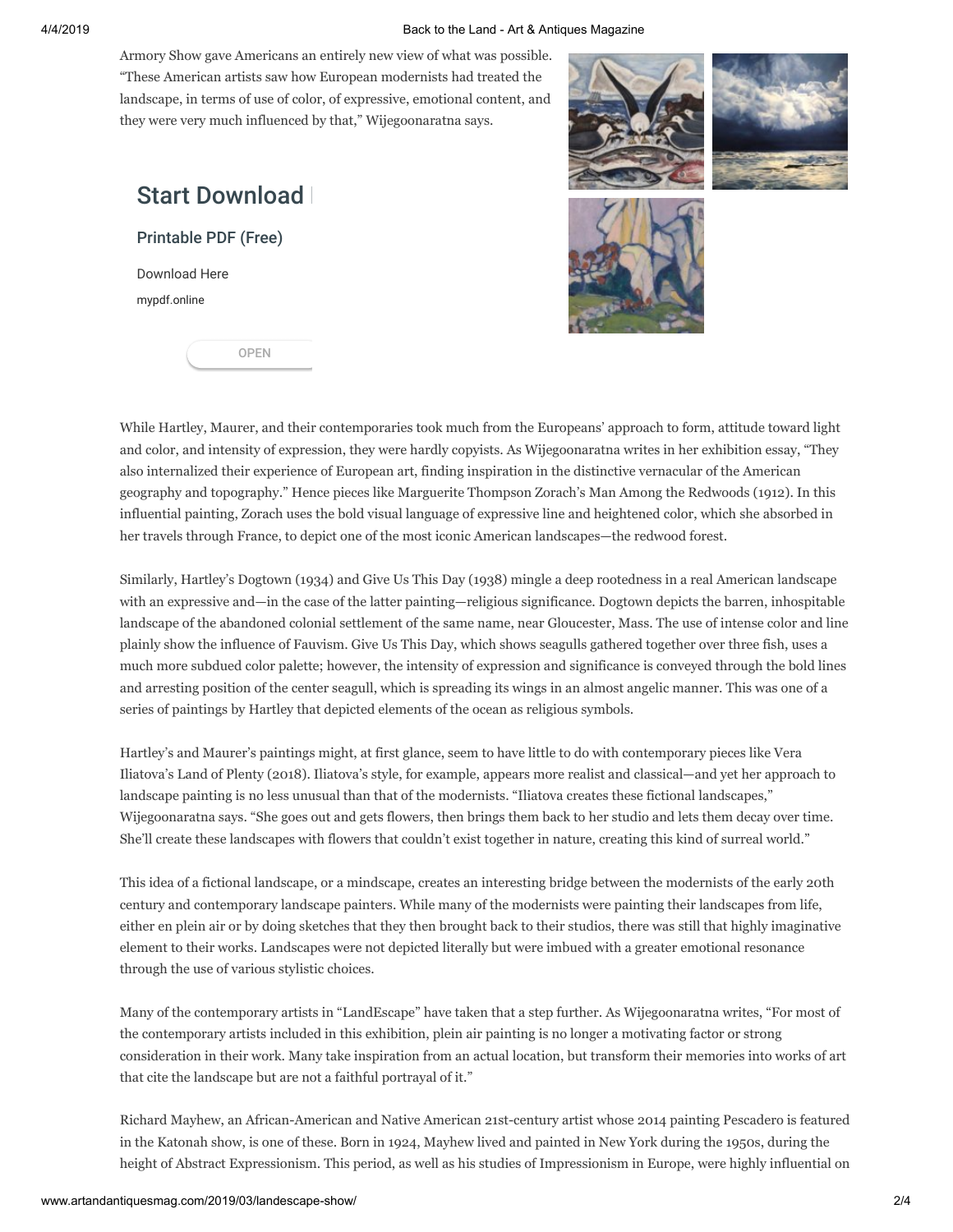#### 4/4/2019 Back to the Land - Art & Antiques Magazine

the artist, and helped develop the color-saturated, impressionistic landscapes he's known for. These paintings are inspired by specific landscapes, but convey more the spirit of the place rather than its reality.

Lois Dodd, a contemporary artist with a career as long as Mayhew's, is another artist who bridges the time span between the modernists and 21st-century landscape painting. "Dodd paints recognizable landscapes, but she paints them in a very abstracted way," Wijegoonaratna says. "She ends up being this wonderful bridge between the 20th- and 21st-century artists."

Dodd's painting Water Gap, Last Snowfall, March 2003 (2003) is one of the standout pieces of the show. The focal point of the piece isn't the visual depiction of the winter landscape but the silence that pervades it. The muted palette of pinks, blues, and whites is applied thinly and with precision, while stark trees with crooked branches add to the sense of spareness and quiet.

The collection of landscape paintings in "LandEscape" may well inspire viewers to reevaluate their thoughts on the genre that, at least, is what Wijegoonaratna would hope. "I'd want viewers to be able to look at these places and locales and see how they've been transformed."

Subscribe To Our Monthly eNewsletter

—

### By Elizabeth Pandolfi

**[Share on Facebook](http://www.facebook.com/sharer.php?u=http%3A%2F%2Fwww.artandantiquesmag.com%2F2019%2F03%2Flandescape-show%2F&t=Back%20to%20the%20Land) [Share on Twitter](http://twitter.com/share?text=Back%20to%20the%20Land&url=http%3A%2F%2Fwww.artandantiquesmag.com%2F2019%2F03%2Flandescape-show%2F&via=artantiquesmag)**

Author: Art & Antiques Magazine | Publish Date: March 2019

### email address Subscribe By submitting this form you agree to our privacy policy. **[Terrance Osborne](https://www.googleadservices.com/pagead/aclk?sa=L&ai=CQULU7gOmXNfvKJHWvALq34uwC62o9IFPl4eE2KsIwI23ARABIJ6s8RooCGDJ7qCLwKTYD6AB9N6fmQPIAQaoAwHIAwKqBLsBT9AzCAFBrj7sVFMyvE60ZWFT1ekrm_jRxuIDyZYMQFABCnmBkQKzWC5tFQolKG4CyKA1ydv09Deczjxq_Vo_9OlMaVNwXdZfrl4rHCsPSVBY5gyMSxURnDsrjajSj8Ks9G4-mOcdrxsu4NM3MdmJJF_CaP0vTS5oCNbiA1kF7CQHr2SXBQpfpz8Y3ZL8BukAU4Xl7yjga4aspNdl6QWTabDR8v8_1m7JB7lKhxnhqUH7uxrVVeP2mqDSAKAGN4AH9KDgZqgHjs4bqAfVyRuoB-DTG6gHqAaoB9nLG6gHz8wbqAemvhvYBwHSCAcIgAEQARgCsQnvyIqxxdDIFYAKAdgTCg&ae=1&num=1&cid=CAASEuRor9chjRGxUoqzZnacqITNeQ&sig=AOD64_1SDajMwHp1E8xhswRiP-HNe9sbow&client=ca-pub-4949852267646155&adurl=http://www.terranceosborne.com/) Gallery** Ad [Terrance Osborne Gallery](https://www.googleadservices.com/pagead/aclk?sa=L&ai=CQULU7gOmXNfvKJHWvALq34uwC62o9IFPl4eE2KsIwI23ARABIJ6s8RooCGDJ7qCLwKTYD6AB9N6fmQPIAQaoAwHIAwKqBLsBT9AzCAFBrj7sVFMyvE60ZWFT1ekrm_jRxuIDyZYMQFABCnmBkQKzWC5tFQolKG4CyKA1ydv09Deczjxq_Vo_9OlMaVNwXdZfrl4rHCsPSVBY5gyMSxURnDsrjajSj8Ks9G4-mOcdrxsu4NM3MdmJJF_CaP0vTS5oCNbiA1kF7CQHr2SXBQpfpz8Y3ZL8BukAU4Xl7yjga4aspNdl6QWTabDR8v8_1m7JB7lKhxnhqUH7uxrVVeP2mqDSAKAGN4AH9KDgZqgHjs4bqAfVyRuoB-DTG6gHqAaoB9nLG6gHz8wbqAemvhvYBwHSCAcIgAEQARgCsQnvyIqxxdDIFYAKAdgTCg&ae=1&num=1&cid=CAASEuRor9chjRGxUoqzZnacqITNeQ&sig=AOD64_1SDajMwHp1E8xhswRiP-HNe9sbow&client=ca-pub-4949852267646155&adurl=http://www.terranceosborne.com/) **Joaquín Sorolla: [Sunlight Dialogues](https://googleads.g.doubleclick.net/aclk?sa=L&ai=C3jGD7gOmXNfvKJHWvALq34uwC6XVnbEFjdzCup8Cpp6tjWsQAiCerPEaKAhgye6gi8Ck2A_IAQGoAwHIAwKqBK8BT9D75wxhr7Tt_yVcvBeiOXRAz-wkke3Ww_4Xz54eSh8FS3dU_b-EbigkFkQgxFnhoe0pzZWr4W_EzmV8oU8s7uxDY0Z3WMpLqFY5FmQLCF4YuROPQgsYgCR0w6rXhNWq5n06xfFYswRud_3U8NhAzpLiyqAtvdjkAT7hX1kFbCQH62SXhIpfpz8YnBL6BukAE4Xj7yjga6aspNdl6SWTa6XULx2E4m7IDLsx6yHuA6AGRcAGC4AH5ffiNagHjs4bqAfVyRuoB-DTG6gHqAaoB9nLG6gHz8wbqAemvhvYBwHSCAcIgAEQARgCgAoB&ae=1&num=2&sig=AOD64_1cSnkAR78TtcGa9wq84g-YeAjHMQ&adurl=http://www.artandantiquesmag.com/2019/03/joaquin-sorolla/) Studio** [artandantiquesmag.com](https://googleads.g.doubleclick.net/aclk?sa=L&ai=C3jGD7gOmXNfvKJHWvALq34uwC6XVnbEFjdzCup8Cpp6tjWsQAiCerPEaKAhgye6gi8Ck2A_IAQGoAwHIAwKqBK8BT9D75wxhr7Tt_yVcvBeiOXRAz-wkke3Ww_4Xz54eSh8FS3dU_b-EbigkFkQgxFnhoe0pzZWr4W_EzmV8oU8s7uxDY0Z3WMpLqFY5FmQLCF4YuROPQgsYgCR0w6rXhNWq5n06xfFYswRud_3U8NhAzpLiyqAtvdjkAT7hX1kFbCQH62SXhIpfpz8YnBL6BukAE4Xj7yjga6aspNdl6SWTa6XULx2E4m7IDLsx6yHuA6AGRcAGC4AH5ffiNagHjs4bqAfVyRuoB-DTG6gHqAaoB9nLG6gHz8wbqAemvhvYBwHSCAcIgAEQARgCgAoB&ae=1&num=2&sig=AOD64_1cSnkAR78TtcGa9wq84g-YeAjHMQ&adurl=http://www.artandantiquesmag.com/2019/03/joaquin-sorolla/) **[Art Photography](https://www.googleadservices.com/pagead/aclk?sa=L&ai=CeMI-7gOmXNfvKJHWvALq34uwC7Sq6s9S8-a28qcJwI23ARADIJ6s8RooCGDJ7qCLwKTYD6ABy67x-wLIAQaoAwHIAwKqBLwBT9BlaUdBrD7sVFMyvE60ZWFT1ekrm_jRxuIDyZYMQFABCnmBkQKzWC5tFQolKG4CyKA1ydv09Deczjxq_Vo_9OlMaVNwXdZfrl4rHCsPSVBY5gyMSxURnDsrjajSj8Ks9G4-mOcdrxsu4NM3MdmJJBGHfpUvTS5oCNbiA1kF7CQHr2SXBQpfpz8Y3ZL8BukAU4Xl7yjga4aspNdl6QWTabDR8v8_1m7JIu8ZZfgGBnXjNd0QW1N0DEcCCoegBjeAB53RjoQBqAeOzhuoB9XJG6gH4NMbqAeoBqgH2csbqAfPzBuoB6a-G9gHAdIIBwiAARABGAKxCWMYxfKIuzv0gAoB2BMK&ae=1&num=3&cid=CAASEuRor9chjRGxUoqzZnacqITNeQ&sig=AOD64_1UiD5ugTuxSPeq5TZNh8vDlu7pag&client=ca-pub-4949852267646155&adurl=http://www.maggiotto.com/)** Ad [John Maggiotto](https://www.googleadservices.com/pagead/aclk?sa=L&ai=CeMI-7gOmXNfvKJHWvALq34uwC7Sq6s9S8-a28qcJwI23ARADIJ6s8RooCGDJ7qCLwKTYD6ABy67x-wLIAQaoAwHIAwKqBLwBT9BlaUdBrD7sVFMyvE60ZWFT1ekrm_jRxuIDyZYMQFABCnmBkQKzWC5tFQolKG4CyKA1ydv09Deczjxq_Vo_9OlMaVNwXdZfrl4rHCsPSVBY5gyMSxURnDsrjajSj8Ks9G4-mOcdrxsu4NM3MdmJJBGHfpUvTS5oCNbiA1kF7CQHr2SXBQpfpz8Y3ZL8BukAU4Xl7yjga4aspNdl6QWTabDR8v8_1m7JIu8ZZfgGBnXjNd0QW1N0DEcCCoegBjeAB53RjoQBqAeOzhuoB9XJG6gH4NMbqAeoBqgH2csbqAfPzBuoB6a-G9gHAdIIBwiAARABGAKxCWMYxfKIuzv0gAoB2BMK&ae=1&num=3&cid=CAASEuRor9chjRGxUoqzZnacqITNeQ&sig=AOD64_1UiD5ugTuxSPeq5TZNh8vDlu7pag&client=ca-pub-4949852267646155&adurl=http://www.maggiotto.com/) **[Norman Bluhm:](https://googleads.g.doubleclick.net/aclk?sa=L&ai=CaAPZ7gOmXNfvKJHWvALq34uwC6XVnbEFjdzCup8Cpp6tjWsQBCCerPEaKAhgye6gi8Ck2A_IAQGoAwHIAwKqBK8BT9D75wphr7Tt_yVcvBeiOXRAz-wkke3Ww_4Xz54eSh8FS3dU_b-EbigkFkQgxFnhoe0pzZWr4W_EzmV8oU8s7uxDY0Z3WMpLqFY5FmQLCF4YuROPQgsYgCR0w6rXhNWq5n06xfFYswRud_3U8NhAzpLiyqAtvdjkAT7hX1kFbCQH62SXhIpfpz8YnBL6BukAE4Xj7yjga6aspNdl6SWTa6XULx2E4m7IDLsx6yHuA6AGRcAGC4AH5ffiNagHjs4bqAfVyRuoB-DTG6gHqAaoB9nLG6gHz8wbqAemvhvYBwHSCAcIgAEQARgCgAoB&ae=1&num=4&sig=AOD64_2Oe3l5wApWSzyrgeKzMedsb_x6ug&adurl=http://www.artandantiquesmag.com/2012/11/norman-bluhm/) The Great Abstract...** artandantiques **[The Vanishing](https://googleads.g.doubleclick.net/aclk?sa=L&ai=Cr4687gOmXNfvKJHWvALq34uwC6XVnbEFjdzCup8Cpp6tjWsQBSCerPEaKAhgye6gi8Ck2A_IAQGoAwHIAwKqBK8BT9D75wthr7Tt_yVcvBeiOXRAz-wkke3Ww_4Xz54eSh8FS3dU_b-EbigkFkQgxFnhoe0pzZWr4W_EzmV8oU8s7uxDY0Z3WMpLqFY5FmQLCF4YuROPQgsYgCR0w6rXhNWq5n06xfFYswRud_3U8NhAzpLiyqAtvdjkAT7hX1kFbCQH62SXhIpfpz8YnBL6BukAE4Xj7yjga6aspNdl6SWTa6XULx2E4m7IDLsx6yHuA6AGRcAGC4AH5ffiNagHjs4bqAfVyRuoB-DTG6gHqAaoB9nLG6gHz8wbqAemvhvYBwHSCAcIgAEQARgCgAoB&ae=1&num=5&sig=AOD64_29Ke8N2WjptcBWnC-ie4L7E7Wy6Q&adurl=http://www.artandantiquesmag.com/2016/03/john-mix-stanley-paintings/) Indian Painter [Arthur Osver: The](https://googleads.g.doubleclick.net/aclk?sa=L&ai=CHbac7gOmXNfvKJHWvALq34uwC6XVnbEFjdzCup8Cpp6tjWsQBiCerPEaKAhgye6gi8Ck2A_IAQGoAwHIAwKqBK8BT9D75whhr7Tt_yVcvBeiOXRAz-wkke3Ww_4Xz54eSh8FS3dU_b-EbigkFkQgxFnhoe0pzZWr4W_EzmV8oU8s7uxDY0Z3WMpLqFY5FmQLCF4YuROPQgsYgCR0w6rXhNWq5n06xfFYswRud_3U8NhAzpLiyqAtvdjkAT7hX1kFbCQH62SXhIpfpz8YnBL6BukAE4Xj7yjga6aspNdl6SWTa6XULx2E4m7IDLsx6yHuA6AGRcAGC4AH5ffiNagHjs4bqAfVyRuoB-DTG6gHqAaoB9nLG6gHz8wbqAemvhvYBwHSCAcIgAEQARgCgAoB&ae=1&num=6&sig=AOD64_3FtYBDGqDDaJC-VbwfLPB2uiXqfA&adurl=http://www.artandantiquesmag.com/2019/01/arthur-osver/) Inner Landscape [Pierre Bonnard:](https://googleads.g.doubleclick.net/aclk?sa=L&ai=CI9mr7gOmXNfvKJHWvALq34uwC6XVnbEFjdzCup8Cpp6tjWsQByCerPEaKAhgye6gi8Ck2A_IAQGoAwHIAwKqBK8BT9D75wlhr7Tt_yVcvBeiOXRAz-wkke3Ww_4Xz54eSh8FS3dU_b-EbigkFkQgxFnhoe0pzZWr4W_EzmV8oU8s7uxDY0Z3WMpLqFY5FmQLCF4YuROPQgsYgCR0w6rXhNWq5n06xfFYswRud_3U8NhAzpLiyqAtvdjkAT7hX1kFbCQH62SXhIpfpz8YnBL6BukAE4Xj7yjga6aspNdl6SWTa6XULx2E4m7IDLsx6yHuA6AGRcAGC4AH5ffiNagHjs4bqAfVyRuoB-DTG6gHqAaoB9nLG6gHz8wbqAemvhvYBwHSCAcIgAEQARgCgAoB&ae=1&num=7&sig=AOD64_2lshMgVevFclPCWa_FK6Ey8puWqQ&adurl=http://www.artandantiquesmag.com/2019/01/pierre-bonnard/) Warm Color Out of the**

[artandantiquesmag.com](https://googleads.g.doubleclick.net/aclk?sa=L&ai=Cr4687gOmXNfvKJHWvALq34uwC6XVnbEFjdzCup8Cpp6tjWsQBSCerPEaKAhgye6gi8Ck2A_IAQGoAwHIAwKqBK8BT9D75wthr7Tt_yVcvBeiOXRAz-wkke3Ww_4Xz54eSh8FS3dU_b-EbigkFkQgxFnhoe0pzZWr4W_EzmV8oU8s7uxDY0Z3WMpLqFY5FmQLCF4YuROPQgsYgCR0w6rXhNWq5n06xfFYswRud_3U8NhAzpLiyqAtvdjkAT7hX1kFbCQH62SXhIpfpz8YnBL6BukAE4Xj7yjga6aspNdl6SWTa6XULx2E4m7IDLsx6yHuA6AGRcAGC4AH5ffiNagHjs4bqAfVyRuoB-DTG6gHqAaoB9nLG6gHz8wbqAemvhvYBwHSCAcIgAEQARgCgAoB&ae=1&num=5&sig=AOD64_29Ke8N2WjptcBWnC-ie4L7E7Wy6Q&adurl=http://www.artandantiquesmag.com/2016/03/john-mix-stanley-paintings/)

[artandantiquesmag.com](https://googleads.g.doubleclick.net/aclk?sa=L&ai=CHbac7gOmXNfvKJHWvALq34uwC6XVnbEFjdzCup8Cpp6tjWsQBiCerPEaKAhgye6gi8Ck2A_IAQGoAwHIAwKqBK8BT9D75whhr7Tt_yVcvBeiOXRAz-wkke3Ww_4Xz54eSh8FS3dU_b-EbigkFkQgxFnhoe0pzZWr4W_EzmV8oU8s7uxDY0Z3WMpLqFY5FmQLCF4YuROPQgsYgCR0w6rXhNWq5n06xfFYswRud_3U8NhAzpLiyqAtvdjkAT7hX1kFbCQH62SXhIpfpz8YnBL6BukAE4Xj7yjga6aspNdl6SWTa6XULx2E4m7IDLsx6yHuA6AGRcAGC4AH5ffiNagHjs4bqAfVyRuoB-DTG6gHqAaoB9nLG6gHz8wbqAemvhvYBwHSCAcIgAEQARgCgAoB&ae=1&num=6&sig=AOD64_3FtYBDGqDDaJC-VbwfLPB2uiXqfA&adurl=http://www.artandantiquesmag.com/2019/01/arthur-osver/)

[artandantiquesmag.com](https://googleads.g.doubleclick.net/aclk?sa=L&ai=CI9mr7gOmXNfvKJHWvALq34uwC6XVnbEFjdzCup8Cpp6tjWsQByCerPEaKAhgye6gi8Ck2A_IAQGoAwHIAwKqBK8BT9D75wlhr7Tt_yVcvBeiOXRAz-wkke3Ww_4Xz54eSh8FS3dU_b-EbigkFkQgxFnhoe0pzZWr4W_EzmV8oU8s7uxDY0Z3WMpLqFY5FmQLCF4YuROPQgsYgCR0w6rXhNWq5n06xfFYswRud_3U8NhAzpLiyqAtvdjkAT7hX1kFbCQH62SXhIpfpz8YnBL6BukAE4Xj7yjga6aspNdl6SWTa6XULx2E4m7IDLsx6yHuA6AGRcAGC4AH5ffiNagHjs4bqAfVyRuoB-DTG6gHqAaoB9nLG6gHz8wbqAemvhvYBwHSCAcIgAEQARgCgAoB&ae=1&num=7&sig=AOD64_2lshMgVevFclPCWa_FK6Ey8puWqQ&adurl=http://www.artandantiquesmag.com/2019/01/pierre-bonnard/)

artandantiques